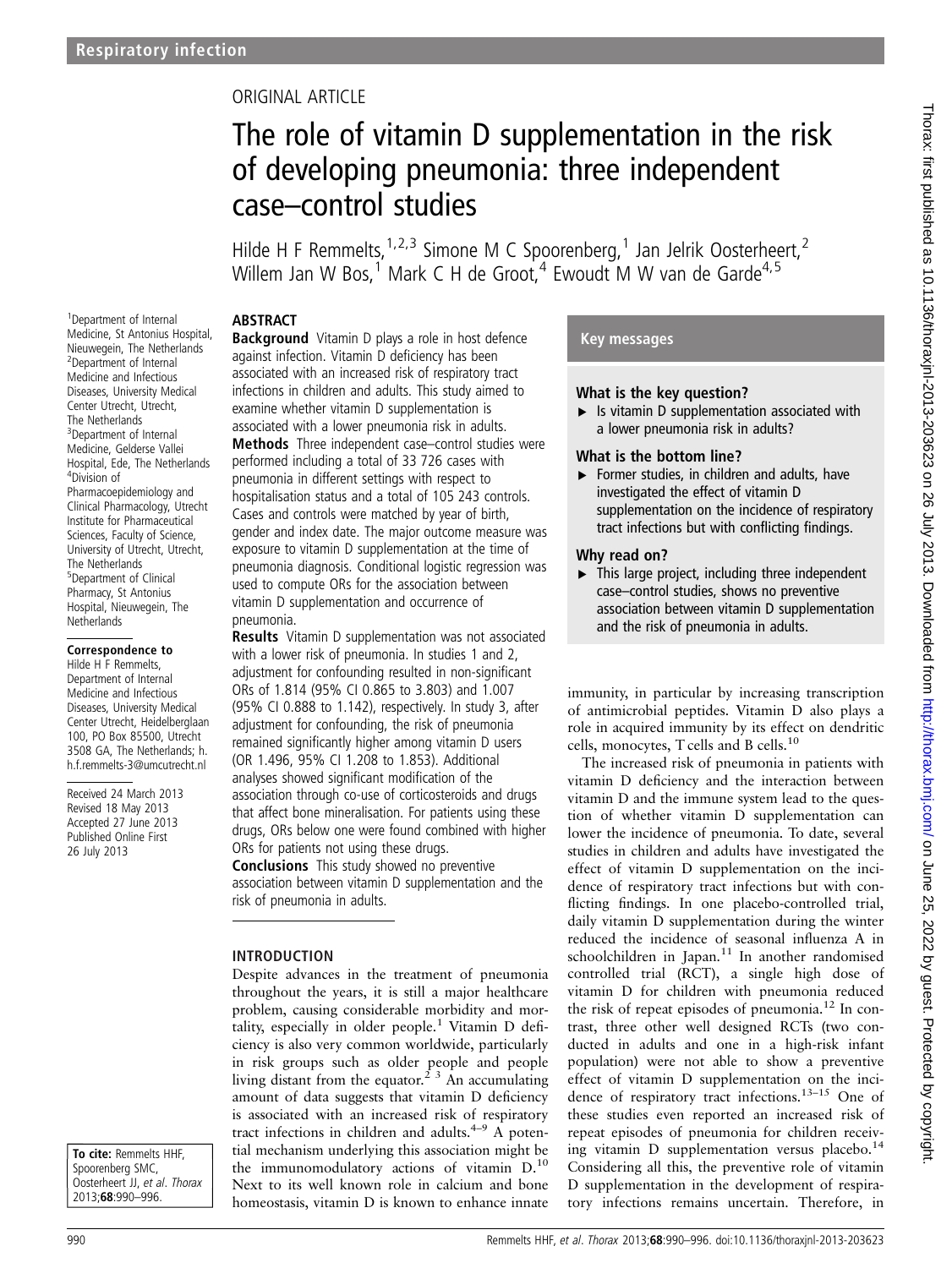this project, we conducted three independent case–control studies in parallel to examine the association between vitamin D supplementation and risk of pneumonia. In contrast with former studies, including children or healthy adults, we examined the association in a relevant population at risk for pneumonia, namely older patients known to represent a considerable prevalence of vitamin D deficiency. Our a priori hypothesis was that vitamin D supplementation has a preventive effect on the development of pneumonia.

# METHODS

# Study design and data origin

Three independent case–control studies were conducted comprising cases and controls from different settings with respect to hospitalisation status. Study 1 included hospitalised patients with community-acquired pneumonia who participated in two clinical trials in the Netherlands (ANTONIUS cases) and controls drawn from the PHARMO Record Linkage System database (PHARMO controls).<sup>16</sup> <sup>17</sup> The PHARMO Institute (Utrecht, the Netherlands) is an independent scientific research organisation studying drug use and outcomes. The PHARMO database includes detailed information on patient demographics, drug use and hospital admissions from about 3 million community-dwelling inhabitants of 48 geodemographic areas in the Netherlands [\(http://www.pharmo.nl](http://www.pharmo.nl)). In study 2, cases and controls were retrieved from the PHARMO Record Linkage System database (PHARMO cases and PHARMO controls). Study 3 included primary care cases and controls obtained from the Netherlands Primary Care Research Network (NPCRD) database (NPCRD cases and NPCRD controls). This nationwide database is coordinated by NIVEL, the Netherlands institute for health services research. The database is collected by a network of general practitioners (GP) across the Netherlands and includes longitudinal data on clinical diagnoses, drug prescriptions and referrals from about 700 000 individuals representative of the Dutch population [\(http://www.nivel.nl/](http://www.nivel.nl/representativiteit-van-linh).) [representativiteit-van-linh\).](http://www.nivel.nl/representativiteit-van-linh).)<sup>18</sup>

# Case–control study 1 (ANTONIUS-PHARMO)

ANTONIUS cases were patients hospitalised with radiographically confirmed community-acquired pneumonia who participated in two clinical studies.16 17 Patients were admitted through the emergency department of the St Antonius Hospital in Nieuwegein or the Gelderse Vallei Hospital in Ede (teaching hospitals in the Netherlands) between October 2004 and August 2006, and between November 2007 and September 2010. Pneumonia was defined as the presence of a new pulmonary infiltrate on a chest radiograph, in combination with at least two of the following criteria: cough, sputum production, temperature above 38°C or below 35°C, auscultatory findings consistent with pneumonia, C-reactive protein concentration  $>15$  mg/L, white blood cell count  $>10\times10^{9}$  cells/L or  $<4\times10^{9}$ cells/L, or >10% of rods in leukocyte differentiation. On the day of hospital admission, pneumonia severity index and CURB-65 scores were calculated for all patients.

Population-based PHARMO controls were individually matched to the ANTONIUS cases by year of birth, gender and index date, in a 4:1 ratio. The index date was the date of pneumonia diagnosis of the corresponding case. Controls were considered ineligible if they were diagnosed with pneumonia in the 6 months before the index date (identified by the International Classification of Diseases, nineth revision, Clinical Modification (ICD-9-CM) codes 481–487).

# Case–control study 2 (PHARMO-PHARMO)

PHARMO cases were patients hospitalised with pneumonia (community acquired and hospital acquired) between 2004 and 2010. Cases were identified based on hospital discharge records coded according to the ICD-9-CM codes 481–487. Population-based PHARMO controls were individually matched to the PHARMO cases by year of birth, gender and index date, in a 2:1 ratio. Controls were excluded from the study if they were diagnosed with pneumonia in the 6 months before the index date (identified by ICD codes).

# Case–control study 3 (NPCRD-NPCRD)

NPCRD cases were primary care patients diagnosed with pneumonia by a GP between 2004 and 2010. Diagnosis was based on clinical criteria, mainly without radiological confirmation. Cases were identified based on GP morbidity records coded by using the International Classification of Primary Care (ICPC) scheme. The ICPC code used for this purpose was R81 ('pneumonia').

Population-based NPCRD controls were individually matched to the NPCRD cases by year of birth, gender and index date, in a 5:1 ratio. Controls were excluded from the study if they were diagnosed with pneumonia in the 6 months before the index date (identified by ICPC codes).

# Exposure definition

For the ANTONIUS cases, community pharmacies were approached to identify all dispensed prescription drugs issued in the 6 months before the diagnosis of pneumonia. The PHARMO database supplied drug-dispensing records for related cases and controls. The NPCRD database provided drug prescription data for related cases and controls. Exposure definitions were identical for all cases and controls in all three case– control studies. We identified all prescriptions for vitamin D monotherapy and combination supplements by recording the following Anatomical Therapeutic and Chemical (ATC) codes: A11CC (vitamin D and analogues), H05BX02 (paricalcitol), A12AX (calciumcarbonate/colecalciferol), M05BB03 (alendronic acid and colecalciferol), M05BB04 (risedronic acid, calcium and colecalciferol, sequential) and M05BB05 (alendronic acid, calcium and colecalciferol, sequential).

Vitamin D use was defined as two or more prescriptions in the 6 months (182 days) before the index date. Defined daily doses were calculated based on strength and prescribed dosing regimen of the most recent prescription prior to the index date.<sup>19</sup>

# Potential confounders

Comorbidities predisposing people to pneumonia were identified by drug proxies (as indicator for disease).<sup>20</sup> The following comorbidities were considered potential confounders: diabetes mellitus (identified by use of antidiabetics), chronic obstructive pulmonary disease (COPD) or asthma (identified by use of inhalation medication), osteoporosis (identified by use of bisphosphonates and/or calcium), advanced renal disease (identified by use of erythropoietin and/or phosphate binders) and congestive heart failure (identified by use of digoxin plus diuretics). Oral corticosteroids and enzyme-inducing anticonvulsants were also considered potential confounders because of their interaction with vitamin D metabolism.21–<sup>23</sup> For all drugs, except for erythropoietin and phosphate binders, drug use was defined as two or more prescriptions in the 6 months before the index date. Erythropoietin and phosphate binder use was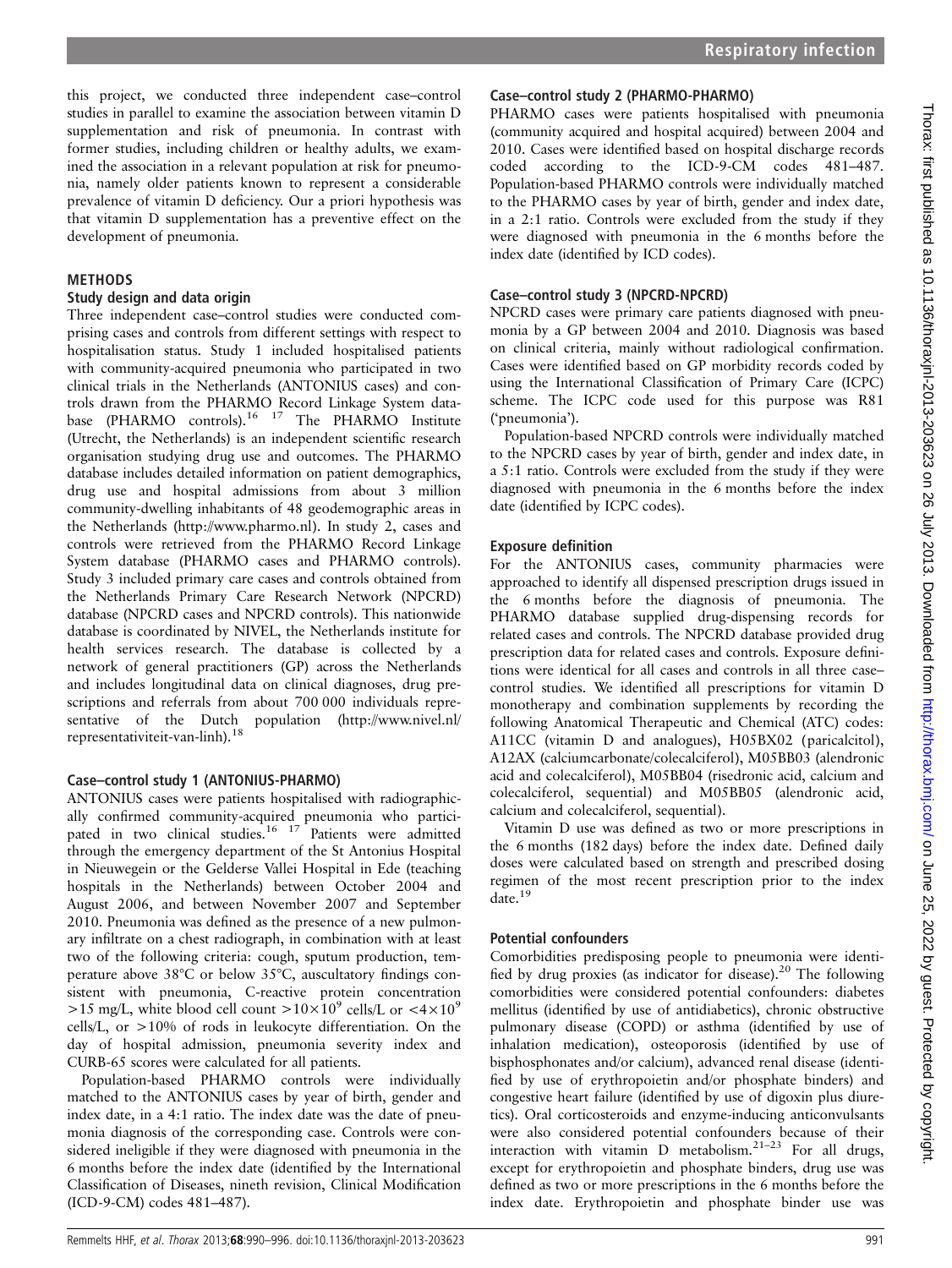defined as one or more prescriptions in the 6 months before the index date.

## Statistical analysis

Patient characteristics were compared using the independent samples t test, the  $\chi^2$  test or the Fisher's exact test, if appropriate. Conditional logistic regression was performed to study the association between vitamin D supplementation and risk of pneumonia. Unadjusted ORs and 95% CIs were estimated. Confounders were selected for the multivariate model stepwise by direct estimation of the degree of confounding produced by each factor (relative change of the regression coefficient for pneumonia associated with vitamin D supplementation). Factors that modified the regression coefficient by  $>10\%$  were included in the final model to obtain adjusted ORs and 95% CIs. Additionally, we evaluated the same factors (from univariate analysis or previously mentioned in literature) as potential effect modifiers. We considered factors as an effect modifier when their interaction term (factor×vitamin D use) was statistically significant in a conditional logistic regression model with the factor and vitamin D use included.

All statistical analyses were performed using SPSS V.18.0 (Chicago, Illinois, USA). In all analyses, a p value <0.05 was considered statistically significant.

# RESULTS

# Patient characteristics

A total of 33 726 pneumonia cases and 105 243 matched controls were included in this project, subdivided over three independent case–control studies. Case–control study 1 comprised 504 pneumonia cases and 2016 matched controls, case–control study 2 comprised 20 824 pneumonia cases and 41 268 matched controls, and case–control study 3 consisted of 12 398 pneumonia cases and 61 959 matched controls. Patient characteristics of cases and controls for all study cohorts are shown in table 1. Overall, cases were more likely to have comorbid illnesses such as diabetes mellitus, congestive heart failure, osteoporosis, COPD or asthma, and more often used vitamin D supplementation and oral corticosteroids.

# Association between vitamin D supplementation and pneumonia

## Case–control study 1

In the crude analysis in the ANTONIUS-PHARMO cohort, vitamin D supplementation was associated with a higher risk of pneumonia (OR 3.428, 95% CI 1.906 to 6.165). The following confounders were identified: osteoporosis (58% modification of the regression coefficient), oral corticosteroids (16%) and COPD/asthma (12%). Adjustment for these confounders resulted in a non-significant risk of pneumonia among vitamin D users compared with non-users (OR 1.814, 95% CI 0.865 to 3.803).

# Case–control study 2

In the crude analysis in the PHARMO-PHARMO cohort, vitamin D supplementation was associated with a higher risk of pneumonia (OR 1.708, 95% CI 1.556 to 1.874). In this cohort, osteoporosis (79% modification of the regression coefficient), oral corticosteroids (32%), COPD/asthma (24%) and advanced renal disease (17%) were identified as confounders. Adjustment for these confounders resulted in a non-significant risk of pneumonia among vitamin D users compared with non-users (OR 1.007, 95% CI 0.888 to 1.142). No dose–effect relation was found in the association between vitamin D supplementation and pneumonia risk (data not shown).

|                               | Case-control study 1               |                                      | Case-control study 2                |                                       | Case-control study 3              |                                      |
|-------------------------------|------------------------------------|--------------------------------------|-------------------------------------|---------------------------------------|-----------------------------------|--------------------------------------|
|                               | <b>ANTONIUS cases</b><br>$(n=504)$ | <b>PHARMO controls</b><br>$(n=2016)$ | <b>PHARMO cases</b><br>$(n=20 824)$ | <b>PHARMO controls</b><br>$(n=41268)$ | <b>NPCRD</b> cases<br>$(n=12398)$ | <b>NPCRD</b> controls<br>$(n=61959)$ |
| Age, years (SD)               | 63.41 (18.04)                      | 63.00 (18.04)                        | 66.14 (17.06)                       | 65.98 (17.04)                         | 60.83 (18.21)                     | 60.73 (18.22)                        |
| Gender, men (%)               | 294 (58.3)                         | 1180 (58.5)                          | 10795 (51.8)                        | 21223 (51.4)                          | 5980 (48.2)                       | 29871 (48.2)                         |
| Quarter (%)                   |                                    |                                      |                                     |                                       |                                   |                                      |
| January-March                 | 172 (34.1)                         | <b>NA</b>                            | 6356 (30.5)                         | <b>NA</b>                             | 4466 (36.0)                       | <b>NA</b>                            |
| April-June                    | 135 (26.8)                         |                                      | 5042 (24.4)                         |                                       | 2778 (22.4)                       |                                      |
| July-September                | 72 (14.3)                          |                                      | 4055 (19.5)                         |                                       | 1976 (15.9)                       |                                      |
| October-December              | 125 (24.8)                         |                                      | 5371 (25.8)                         |                                       | 3178 (25.6)                       |                                      |
| Advanced renal disease (%)    | 4(0.8)                             | 8(0.4)                               | 324(1.6)                            | 214(0.5)                              | 43(0.3)                           | 79 (0.1)                             |
| $CHF$ $(\%)$                  | 21(4.2)                            | 32(1.6)                              | 654 (3.1)                           | 700 (1.7)                             | 170(1.4)                          | 474 (0.8)                            |
| COPD/asthma (%)               | 128(25.5)                          | 123(6.1)                             | 5497 (26.4)                         | 3510 (8.5)                            | 1865 (15.0)                       | 2883 (4.7)                           |
| Diabetes mellitus (%)         | 77(15.4)                           | 209 (10.4)                           | 2584 (12.4)                         | 3894 (9.4)                            | 974 (7.9)                         | 3455 (5.6)                           |
| Osteoporosis (%)              | 44 (8.7)                           | 60 (3.0)                             | 1680 (8.1)                          | 1912 (4.6)                            | 380(3.1)                          | 1248 (2.0)                           |
| Vitamin D supplementation (%) | 21(4.2)                            | 25(1.2)                              | 861(4.1)                            | 1033(2.5)                             | 184 (1.5)                         | 490 (0.8)                            |
| Anticonvulsants (%)           | 8(1.6)                             | 8(0.4)                               | 292 (1.4)                           | 321 (0.8)                             | 87 (0.7)                          | 267(0.4)                             |
| Oral corticosteroid use (%)   | 48 (9.6)                           | 30(1.5)                              | 2550 (12.2)                         | 725 (1.8)                             | 567 (4.6)                         | 511(0.8)                             |
| CURB-65 score (SD)            | 1.69(1.19)                         | <b>NA</b>                            | <b>NA</b>                           | <b>NA</b>                             | <b>NA</b>                         | <b>NA</b>                            |
| PSI score (SD)                | 89 (36)                            | <b>NA</b>                            | <b>NA</b>                           | <b>NA</b>                             | <b>NA</b>                         | <b>NA</b>                            |
| PSI risk class I-III (%)      | 279 (55.4)                         | <b>NA</b>                            | <b>NA</b>                           | <b>NA</b>                             | <b>NA</b>                         | <b>NA</b>                            |
| PSI risk class IV-V (%)       | 225 (44.6)                         | <b>NA</b>                            | <b>NA</b>                           | <b>NA</b>                             | <b>NA</b>                         | <b>NA</b>                            |

Data are presented as number  $(\%)$  or mean  $(\pm SD)$ .

Italic numbers indicate a significant association between cases and controls in the corresponding case–control study (p <0.05).

CHF, congestive heart failure; COPD, chronic obstructive pulmonary disease; NA, not applicable; NPCRD, Netherlands Primary Care Research Network; PSI, Pneumonia Severity Index.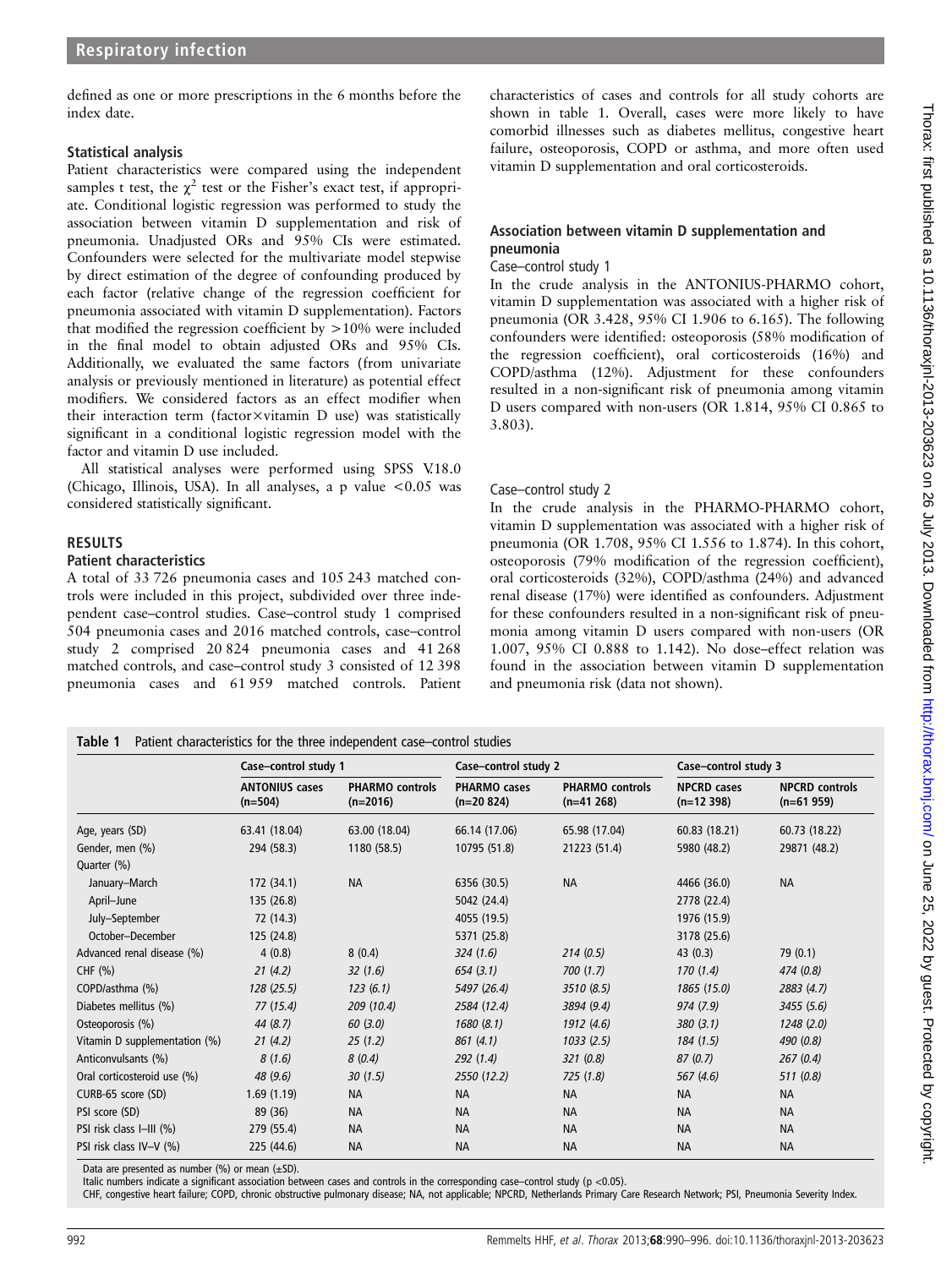#### Case–control study 3

In the crude analysis in the NPCRD-NPCRD cohort, vitamin D use was associated with a higher risk of pneumonia (OR 1.905, 95% CI 1.604 to 2.262). In this cohort, osteoporosis (36% modification of the regression coefficient), COPD/asthma (21%) and oral corticosteroids (20%) were identified as confounders. Adjustment for these confounders gave a lower, but still elevated, risk of pneumonia among vitamin D users compared with non-users (OR 1.496, 95% CI 1.208 to 1.853).

For all three case–control studies, table 2 lists the unadjusted and adjusted ORs for the association between vitamin D supplementation and pneumonia risk. Figure 1 shows the change of the OR for vitamin D supplementation and pneumonia risk by adding each confounder stepwise.

#### Identification of effect modifiers

In addition to the overall analyses, the possibility of effect modification was ascertained in all three case–control studies. 'Osteoporosis' was a significant effect modifier in case–control studies 1 and 2 ( $p=0.018$  and  $p=0.000$ , respectively), and borderline significant in case–control study 3 (p=0.072). 'Oral corticosteroids' was a significant effect modifier in case–control studies 2 ( $p=0.024$ ) and 3 ( $p=0.006$ ), but not in case–control study 1 (p=0.121). Adjusted ORs of these effect modifiers can be found in table 3.

#### **DISCUSSION**

In three independent case–control studies in adults, vitamin D supplementation was not associated with a lower risk of developing pneumonia. Interestingly, the use of drugs that affect bone mineralisation (bisphosphonates and/or calcium) or oral corticosteroids significantly modified the association.

The absence of a preventive association between vitamin D supplementation and pneumonia was contrary to our expectations. This finding, however, is in accordance with the most recent placebo-controlled studies on vitamin D and respiratory tract infections. In 3000 infants in Afghanistan a quarterly dose of 100 000 IU vitamin D3 or placebo during 18 months did not affect the incidence of pneumonia. Interestingly, they even showed a significant higher incidence rate of repeat episodes of pneumonia in vitamin D treated children.<sup>14</sup> The recent placebocontrolled study by Murdoch et  $al^{15}$  also showed no reduction in the incidence or severity of upper respiratory tract infections in 322 healthy adults in New Zealand who randomly received

oral vitamin D3 (an initial dose of 200 000 IU followed by 200 000 IU after 1 month, and then 100 000 IU monthly for 18 months), or placebo. The most recent study by Li-Ng *et al*<sup>13</sup> conducted in 162 adult volunteers from Long Island, New York, who were randomised to either 2000 IU vitamin D3 daily for 12 weeks or placebo during the winter, also reported no benefit of vitamin D supplementation in decreasing the incidence of upper respiratory tract infections. In our study, including more than 130 000 mostly older people (comprising 4432 people who took vitamin D), no association between vitamin D supplementation and risk of acquiring pneumonia was observed. This suggests that any preventive effects, if present, do not extend to older people, in whom there is considerable prevalence of vitamin D deficiency.<sup>24</sup> So far, studies in which a preventive effect of vitamin D supplementation on respiratory tract infections was found were conducted in children.<sup>11 12</sup> Maybe, future study, including genetic data, will be able to identify small subgroups that might benefit from vitamin D supplementation.<sup>25</sup>

The modification of the association between vitamin D supplementation and pneumonia by drugs that affect bone mineralisation ('osteoporosis') and oral corticosteroids may have different explanations. First, there might be a pharmacological interaction between vitamin D and these drugs. An interaction between vitamin D and calcium has been suggested in a recent individual patient data meta-analysis that showed a reduced overall mortality in older patients using vitamin D and calcium together, whereas sole use of vitamin D supplementation did not affect the mortality rate.<sup>26 27</sup> This could mean that co-use of calcium is necessary for vitamin D to become beneficial. Second, it might also be that in patients with osteoporosis vitamin D will most likely be prescribed for its effect on calcium metabolism and not because of confirmed vitamin D deficiency. It is not inconceivable that the vitamin D dosages observed in our study are insufficient to overcome true vitamin D deficiency and thus explain why vitamin D supplementation in patients not using osteoporosis drugs is associated with an increased pneumonia risk. Linked to the latter, it is also possible that in patients not using drugs that affect bone mineralisation, vitamin D is prescribed for indications that predispose people to pneumonia but that those indications were not available for assessment as confounders in the present study. The percentage of people who took vitamin D and also used bone mineralisation affecting drugs varied between 72% and 80% across the three datasets. In study 3, after adjustment for confounding, there

|                      |  |  | Table 2 Unadjusted and adjusted ORs for the association between vitamin D supplementation and pneumonia risk for the three independent |
|----------------------|--|--|----------------------------------------------------------------------------------------------------------------------------------------|
| case-control studies |  |  |                                                                                                                                        |

|                      |              | Cases        | <b>Controls</b> | Unadjusted OR (95% CI) | Adjusted OR (95% CI)      |
|----------------------|--------------|--------------|-----------------|------------------------|---------------------------|
| Case-control study 1 | Subjects     | 504          | 2016            |                        |                           |
| ANTONIUS-PHARMO      | No vit D use | 475 (95.8)   | 1991 (98.8)     | Reference              | Reference                 |
|                      | Vit D use    | 21(4.2)      | 25(1.2)         | 3.428 (1.906 to 6.165) | $1.814*$ (0.865 to 3.803) |
| Case-control study 2 | Subjects     | 20824        | 41268           |                        |                           |
| PHARMO-PHARMO        | No vit D use | 19963 (95.9) | 40235 (97.5)    | Reference              | Reference                 |
|                      | Vit D use    | 861(4.1)     | 1033(2.5)       | 1.704 (1.552 to 1.871) | 1.007† (0.888 to 1.142)   |
| Case-control study 3 | Subjects     | 12398        | 61959           |                        |                           |
| NPCRD-NPCRD          | No vit D use | 12214 (98.5) | 61469 (99.2)    | Reference              | Reference                 |
|                      | Vit D use    | 184(1.5)     | 490 (0.8)       | 1.905 (1.604 to 2.262) | 1.496* (1.208 to 1.853)   |

Data are presented as number (%), unless otherwise indicated.

\*OR adjusted for osteoporosis, COPD/asthma, and oral corticosteroid use.

†OR adjusted for osteoporosis, COPD/asthma, oral corticosteroid use, and advanced renal disease.

COPD, chronic obstructive pulmonary disease; NPCRD, Netherlands Primary Care Research Network; vit D, vitamin D use.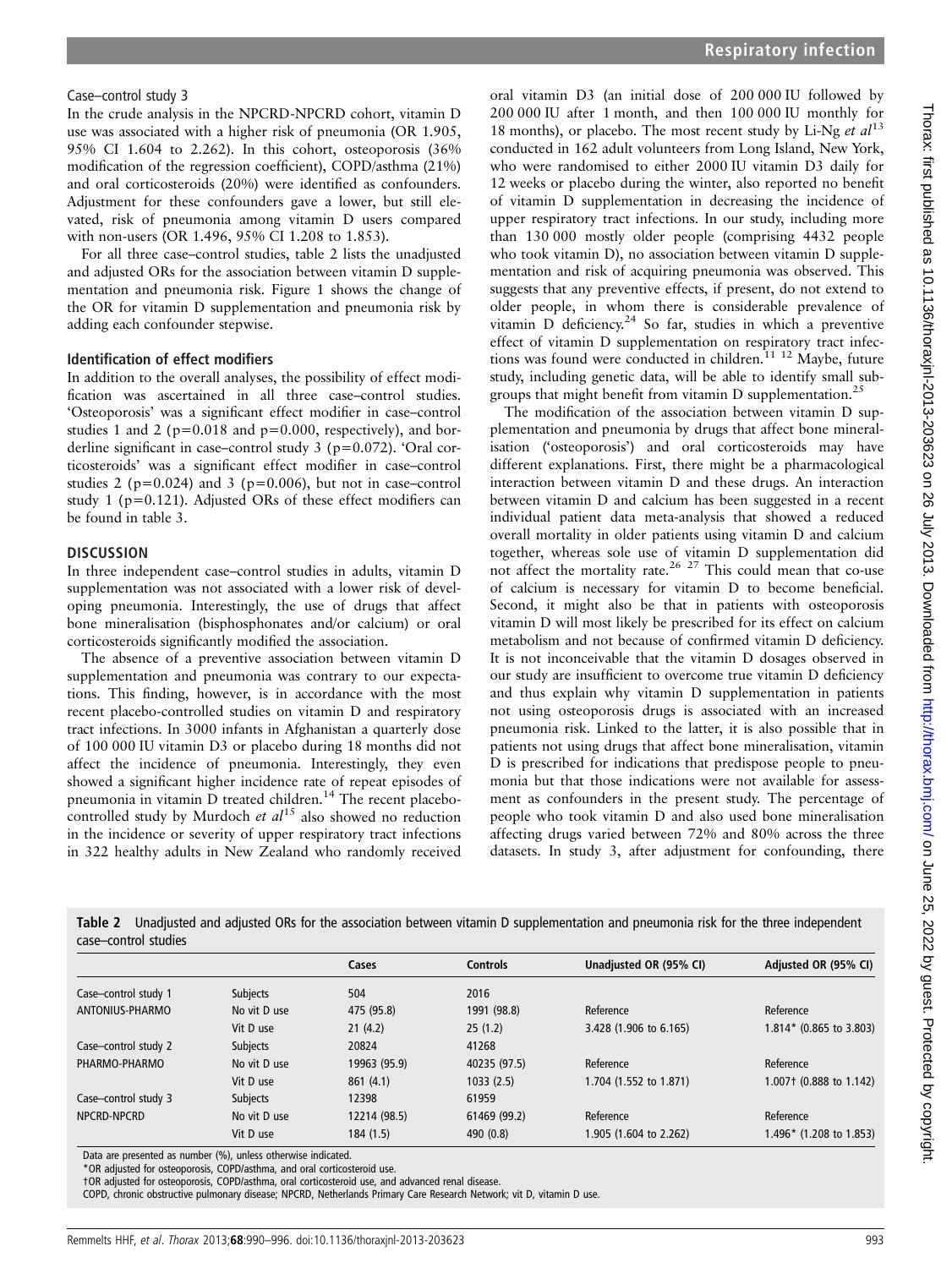Figure 1 ORs on a log scale in the association between vitamin D use and pneumonia with progressive multivariate adjustment for confounders in three independent case-control studies.

# A. Case-control study 1 (ANTONIUS-PHARMO)



remained an overall significant increased risk of pneumonia in patients receiving vitamin D supplementation. Nevertheless, the effect modification was similar in all three datasets, indicating no preventive effects of vitamin D supplementation on pneumonia risk in patients using vitamin D alongside drugs that affect bone mineralisation. The major strengths of this project are the very large numbers

of patients, extensive adjustment for confounding, and the fact that we studied the same association in three cohorts in different settings with respect to pneumonia diagnosis and

hospitalisation status. The fact that comparable results were observed adds to the robustness of the findings. Furthermore, the three studies were conducted in the same country and time period, limiting the possibility of differences in medical guidelines, insurance policy or socioeconomic situation as sources of heterogeneity.

There are limitations to our project that need to be addressed. First, the absence of an association might be caused by residual confounding as a result of missing information on medical diagnoses. Proxies, varying in robustness, were used as indicators for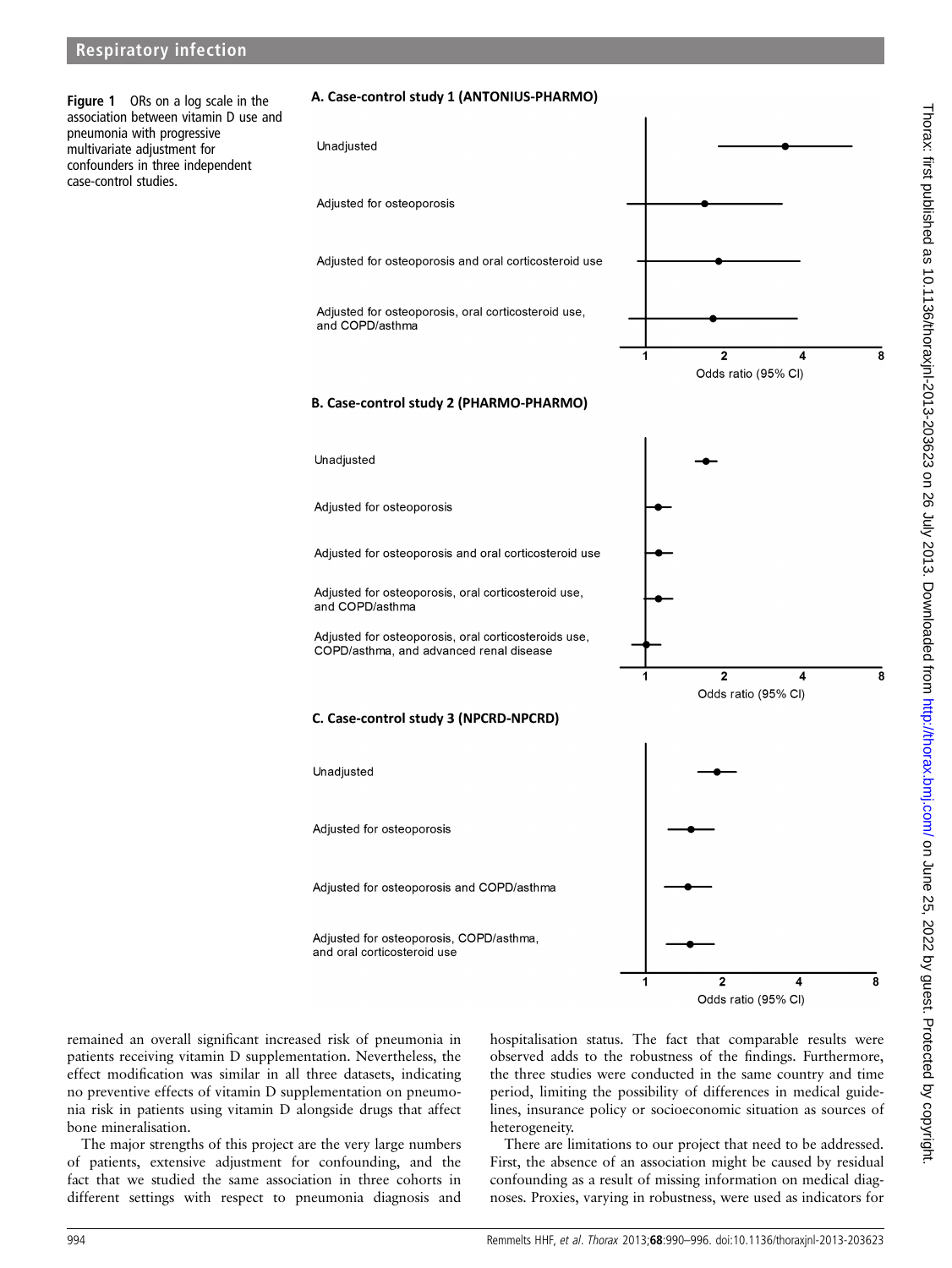|  |  |  | Table 3 Effect modification of adjusted ORs for the risk on pneumonia with vitamin D supplementation in all three case-control studies |
|--|--|--|----------------------------------------------------------------------------------------------------------------------------------------|
|--|--|--|----------------------------------------------------------------------------------------------------------------------------------------|

|                                               | Case-control study 1<br>ANTONIUS-PHARMO | Case-control study 2<br>PHARMO-PHARMO | Case-control study 3<br><b>NPCRD-NPCRD</b> |
|-----------------------------------------------|-----------------------------------------|---------------------------------------|--------------------------------------------|
| Vitamin D use                                 | 1.814 (0.865 to 3.803)*                 | 1.007 (0.888 to 1.142) <sup>†</sup>   | 1.496 (1.208 to 1.853)*                    |
| Effect modification                           |                                         |                                       |                                            |
| Vitamin D use without osteoporosis            | 2.631 (1.243 to 5.566)*                 | 1.416 (1.132 to 1.772) <sup>+</sup>   | 1.671 (1.124 to 2.486)*                    |
| Vitamin D use with osteoporosis               | 1.011 (0.536 to 1.907)*                 | 0.892 (0.746 to 1.066) <sup>†</sup>   | 1.432 (1.113 to 1.843)*                    |
| Vitamin D use without oral corticosteroid use | 1.716 (0.977 to 3.016)*                 | 1.028 (0.902 to 1.172) <sup>+</sup>   | 1.605 (1.288 to 2.000)*                    |
| Vitamin D use with oral corticosteroid use    | $0.826$ (0.316 to 2.163)*               | 0.854 (0.625 to 1.168) <sup>†</sup>   | $0.817$ (0.463 to 1.442)*                  |

Data are presented as OR (95% CI).

\*OR adjusted for osteoporosis, COPD/asthma, and oral corticosteroid use.

†OR adjusted for osteoporosis, COPD/asthma, oral corticosteroid use, and advanced renal disease.

COPD, chronic obstructive pulmonary disease; NPCRD, Netherlands Primary Care Research Network.

comorbidity and therefore only patients treated with medication were recognised as having a comorbid illness. This could also be an explanation for the unexpected ORs above 1 in study 3, in which, in contrast to studies 1 and 2, only drug prescription data and not dispensing data were available. This could have led to a lower prevalence of medications prescribed by specialists and hence a lower rate of comorbidities.

Second, data about over-the-counter vitamin D use were not available, something which might have led to an underestimation of the true effects of vitamin D supplementation on pneumonia risk. However, we think that such information bias is unlikely to lead to a protective association being missed because controls would have to use twice as much over-the-counter vitamin D compared with the cases and prevent the doctor from prescribing.

Third, it was not possible to adjust for baseline vitamin D status because 25-hydroxyvitamin D levels in blood were not available. Possibly, vitamin D was not supplemented adequately enough to correct vitamin D status to normal. It cannot be ruled out that for prevention of pneumonia, larger amounts of vitamin D are needed to acquire an effect. The small number of patients receiving high-dose vitamin D supplements in the present study precluded a thorough analysis of dose dependency. However, this project also did not show a trend towards any dose dependency. Finally, we were not able to verify pneumonia diagnosis in all studies. In study 1 all pneumonia diagnoses were radiographically confirmed, but in studies 2 and 3 patients were selected from administrative databases. However, the patient characteristics of study 2 are very similar to those of study 1 and several studies have shown high positive values for pneumonia coding in administrative databases.28 29

In conclusion, three large independent case–control studies showed no preventive association between vitamin D supplementation and pneumonia. In patients using vitamin D supplementation without drugs that affect bone mineralisation or oral corticosteroids, the risk of pneumonia was increased. This might indicate unmeasured confounding, insufficient supplementation or a true risk. Further research is necessary to explore the interaction between vitamin D supplementation and concurrent drugs on the risk of developing pneumonia.

Acknowledgements The authors thank the staff of NIVEL/the NPCRD for their help in data collection and data extraction.

Contributors HHFR and SMCS performed the data analysis and interpretation, and drafted the manuscript. JJO and WJWB were involved in data interpretation and revised the manuscript critically for important intellectual content. MCHdG and EMWvdG designed the study, were involved in data analysis and interpretation, and revised the manuscript critically for important intellectual content. All authors had full access to the data and can take responsibility for the integrity of the data and the accuracy of the data analysis. All authors approved the final version of the

manuscript. MCHdG is the guarantor. MCHdG and EMWvdG shared senior authorship.

#### Competing interests None.

Ethics approval For ANTONIUS cases, the original studies were approved by the local Medical Ethics Committee and all patients gave written informed consent. For PHARMO / NPCRD cases and controls, this was not applicable.

Provenance and peer review Not commissioned; externally peer reviewed.

#### **REFERENCES**

- 1 Niederman M. In the clinic. Community-acquired pneumonia. Ann Intern Med 2009;151:ITC4.
- Lips P. Vitamin D deficiency and secondary hyperparathyroidism in the elderly: consequences for bone loss and fractures and therapeutic implications. Endocr Rev 2001;22:477–501.
- 3 Pearce SH, Cheetham TD. Diagnosis and management of vitamin D deficiency. BMJ 2010;340:b5664.
- 4 Muhe L, Lulseged S, Mason KE, et al. Case–control study of the role of nutritional rickets in the risk of developing pneumonia in Ethiopian children. Lancet 1997;349:1801–4.
- 5 Ginde AA, Mansbach JM, Camargo CA Jr. Association between serum 25-hydroxyvitamin D level and upper respiratory tract infection in the Third National Health and Nutrition Examination Survey. Arch Intern Med 2009;169:384–90.
- 6 Laaksi I. Vitamin D and respiratory infection in adults. Proc Nutr Soc 2012;71:90–7. Berry DJ, Hesketh K, Power C, et al. Vitamin D status has a linear association with seasonal infections and lung function in British adults. Br J Nutr 2011;106:1433–40.
- Sabetta JR, DePetrillo P, Cipriani RJ, et al. Serum 25-hydroxyvitamin D and the incidence of acute viral respiratory tract infections in healthy adults. PLoS One 2010;5:e11088.
- 9 Laaksi I, Ruohola JP, Tuohimaa P, et al. An association of serum vitamin D concentrations <40 nmol/L with acute respiratory tract infection in young Finnish men. Am J Clin Nutr 2007;86:714–17.
- 10 Aranow C. Vitamin D and the immune system. J Investig Med 2011;59:881-6.
- 11 Urashima M, Segawa T, Okazaki M, et al. Randomized trial of vitamin D supplementation to prevent seasonal influenza A in schoolchildren. Am J Clin Nutr 2010;91:1255–60.
- 12 Manaseki-Holland S, Qader G, Isaq MM, et al. Effects of vitamin D supplementation to children diagnosed with pneumonia in Kabul: a randomised controlled trial. Trop Med Int Health 2010;15:1148–55.
- 13 Li-Ng M, Aloia JF, Pollack S, et al. A randomized controlled trial of vitamin D3 supplementation for the prevention of symptomatic upper respiratory tract infections. Epidemiol Infect 2009;137:1396–404.
- 14 Manaseki-Holland S, Maroof Z, Bruce J, et al. Effect on the incidence of pneumonia of vitamin D supplementation by quarterly bolus dose to infants in Kabul: a randomised controlled superiority trial. Lancet 2012;379:1419–27.
- 15 Murdoch DR, Slow S, Chambers ST, et al. Effect of vitamin D3 supplementation on upper respiratory tract infections in healthy adults: the VIDARIS randomized controlled trial. JAMA 2012;308:1333–9.
- 16 Endeman H, Meijvis SC, Rijkers GT, et al. Systemic cytokine response in patients with community-acquired pneumonia. Eur Respir J 2011;37:1431-8.
- 17 Meijvis SC, Hardeman H, Remmelts HH, et al. Dexamethasone and length of hospital stay in patients with community-acquired pneumonia: a randomised, double-blind, placebo-controlled trial. Lancet 2011;377:2023–30.
- Stirbu-Wagner I, Dorsman SA, Visscher S, et al. Landelijk Informatienetwerk Huisartsenzorg. Feiten en cijfers over huisartsenzorg in Nederland. Utrecht/ Nijmegen: NIVEL/IQ, 2010.<http://www.LINH.nl>